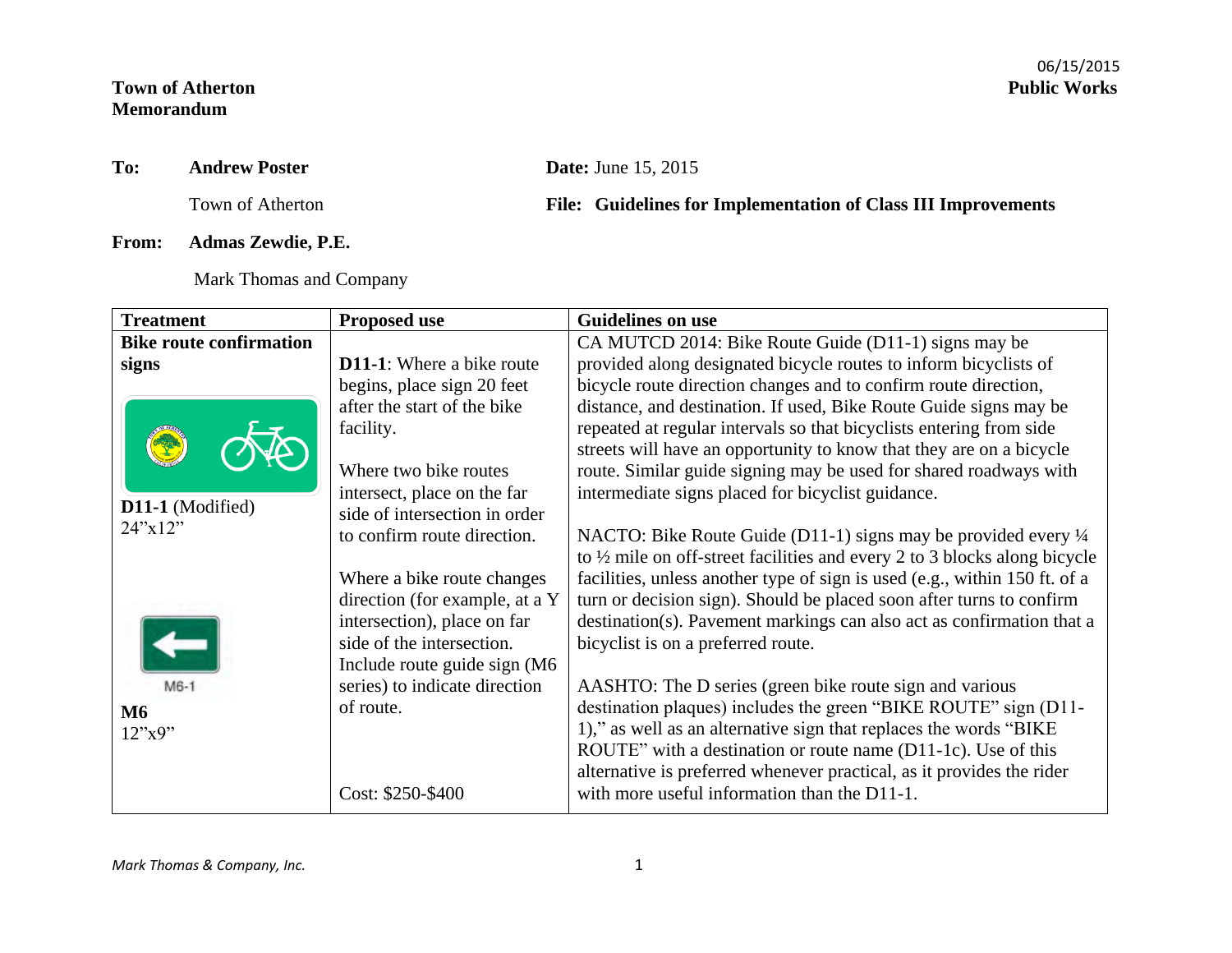| <b>Treatment</b>                | <b>Proposed use</b>                                              | <b>Guidelines on use</b>                                                                                                                                                                                                                                                                                                                                                                                                                                                              |
|---------------------------------|------------------------------------------------------------------|---------------------------------------------------------------------------------------------------------------------------------------------------------------------------------------------------------------------------------------------------------------------------------------------------------------------------------------------------------------------------------------------------------------------------------------------------------------------------------------|
| <b>Regulatory Signs</b>         |                                                                  | MUTCD: The Bicycles May Use Full Lane (R4-11) sign may be used                                                                                                                                                                                                                                                                                                                                                                                                                        |
|                                 | <b>R4-11</b> Place one sign at each                              | on roadways where no bicycle lanes or adjacent shoulders usable by                                                                                                                                                                                                                                                                                                                                                                                                                    |
|                                 | approach to the S-Curve on                                       | bicyclists are present and where travel lanes are too narrow for                                                                                                                                                                                                                                                                                                                                                                                                                      |
|                                 | Atherton Avenue, where                                           | bicyclists and motor vehicles to operate side by side. The Bicycles                                                                                                                                                                                                                                                                                                                                                                                                                   |
| <b>USE</b>                      | bicyclists are encouraged to                                     | May Use Full Lane sign may be used in locations where it is                                                                                                                                                                                                                                                                                                                                                                                                                           |
|                                 | ride at the center of the lane                                   | important to inform road users that bicyclists might occupy the travel                                                                                                                                                                                                                                                                                                                                                                                                                |
| <b>FULL LANE</b>                | to improve visibility. Sign to                                   | lane. Section 9C.07 describes a Shared Lane Marking that may be                                                                                                                                                                                                                                                                                                                                                                                                                       |
| R4-11                           | be used in conjunction with                                      | used in addition to or instead of the Bicycles May Use Full Lane sign                                                                                                                                                                                                                                                                                                                                                                                                                 |
|                                 | sharrows that will be place at                                   | to inform road users that bicyclists might occupy the travel lane.                                                                                                                                                                                                                                                                                                                                                                                                                    |
|                                 | the center of lanes.                                             | AASHTO: A sign that may be used in shared lane conditions is the                                                                                                                                                                                                                                                                                                                                                                                                                      |
|                                 |                                                                  | "BICYCLES MAY USE FULL LANE" sign (R4-11) This sign may                                                                                                                                                                                                                                                                                                                                                                                                                               |
|                                 | Cost: \$300 - \$450                                              | be used on roadways without bike lanes or usable shoulders where                                                                                                                                                                                                                                                                                                                                                                                                                      |
|                                 |                                                                  | travel lanes are too narrow for bicyclists and motorists to operate side                                                                                                                                                                                                                                                                                                                                                                                                              |
|                                 |                                                                  | by side within a lane.                                                                                                                                                                                                                                                                                                                                                                                                                                                                |
|                                 |                                                                  |                                                                                                                                                                                                                                                                                                                                                                                                                                                                                       |
| <b>PASS</b><br><b>R117 (CA)</b> | $R117(CA)$ Sign: Not<br>proposed to be used for this<br>project. | Section 9B.102 (CA) PASS Bicycle 3 FT MIN Sign (R117 (CA))<br>Option: In situations where there is a need to remind motorists to<br>pass bicyclists with sufficient lateral clearance in compliance with<br>CVC 21760 (Three Feet for Safety Act) the PASS Bicycle 3 FT MIN<br>sign (R117 (CA)) may be used.<br>$CVC$ 21202(a)(3) defines a "substandard width lane" as a lane that is<br>too narrow for a bicycle and vehicle to travel safely side by side<br>within the same lane. |
|                                 |                                                                  |                                                                                                                                                                                                                                                                                                                                                                                                                                                                                       |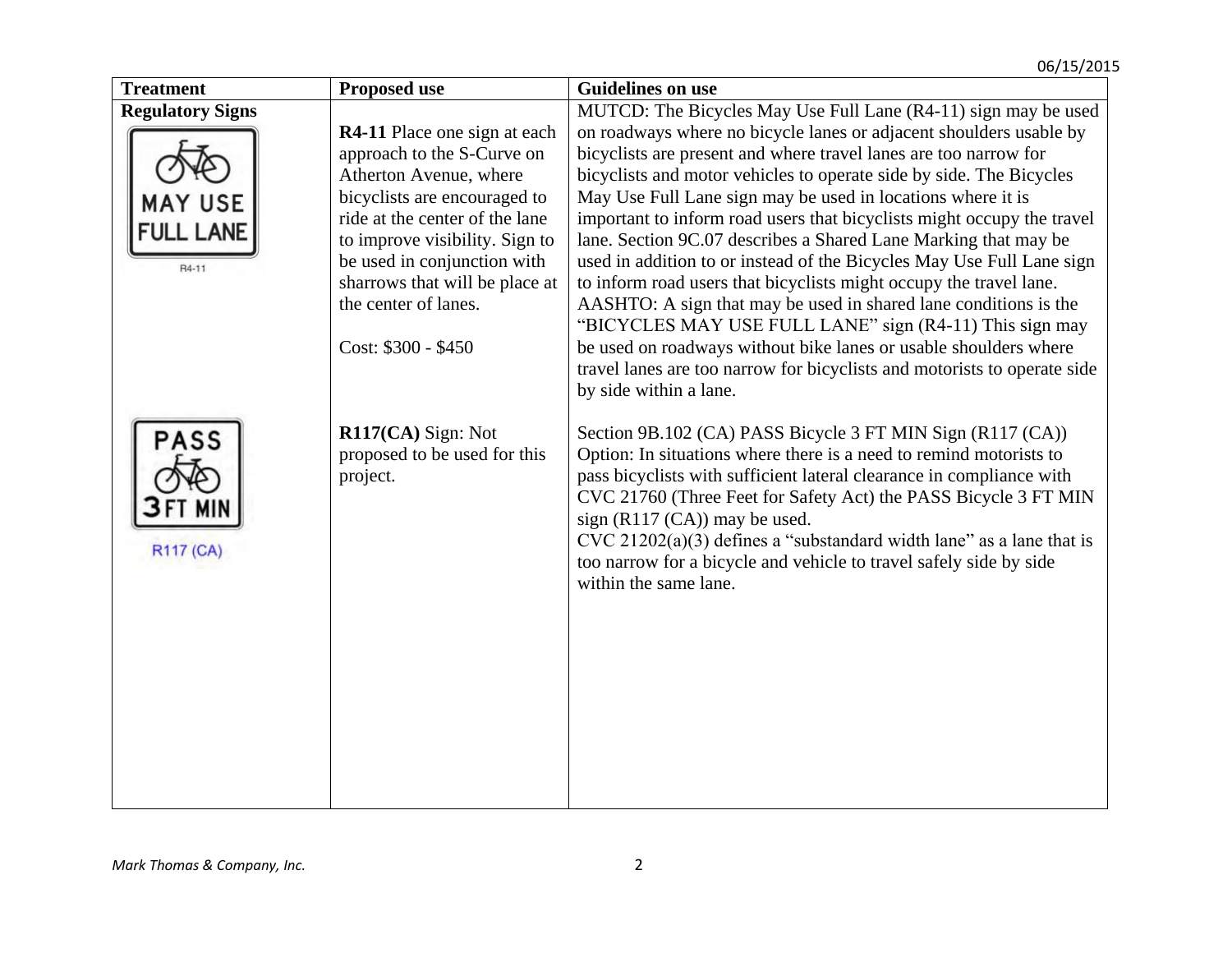| <b>Treatment</b>      | <b>Proposed use</b>                                                                                                                                                                                                                                                                                                                                                                | <b>Guidelines on use</b>                                                                                                                                                                                                                                                                                                                                                                                                                                                                                                                                                                                                                                                                                                                                                                                                                                                                                                                                                                                                                                                                           |
|-----------------------|------------------------------------------------------------------------------------------------------------------------------------------------------------------------------------------------------------------------------------------------------------------------------------------------------------------------------------------------------------------------------------|----------------------------------------------------------------------------------------------------------------------------------------------------------------------------------------------------------------------------------------------------------------------------------------------------------------------------------------------------------------------------------------------------------------------------------------------------------------------------------------------------------------------------------------------------------------------------------------------------------------------------------------------------------------------------------------------------------------------------------------------------------------------------------------------------------------------------------------------------------------------------------------------------------------------------------------------------------------------------------------------------------------------------------------------------------------------------------------------------|
| <b>Sharrow</b>        | <b>Sharrow</b><br>On all streets in the project<br>other than Atherton Avenue,<br>place marking 20' after<br>intersections and at 250 feet<br>intervals; place marking<br>away from driveways if<br>possible. On Class III<br>segments of Atherton<br>Avenue, place markings<br>every 100 feet in between<br>Intermittent bike lanes. Place<br>marking 4' from Edge of<br>Pavement | MUTCD: Shared Lane Markings shall not be used on shoulders or in<br>designated bicycle lanes. Guidance: If used in a shared lane with on-<br>street parallel parking, Shared Lane Markings should be placed so<br>that the centers of the markings are at least 11 feet from the face of<br>the curb, or from the edge of the pavement where there is no curb. If<br>used on a street without on-street parking that has an outside travel<br>lane that is less than 14 feet wide, the centers of the Shared Lane<br>Markings should be at least 4 feet from the face of the curb, or from<br>the edge of the pavement where there is no curb. If used, the Shared<br>Lane Marking should be placed immediately after an intersection and<br>spaced at intervals not greater than 250 feet thereafter.<br>NACTO: Frequent, visible placement of markings is essential. The<br>number of markings along a street should correspond to the difficulty<br>bicyclists experience taking the proper travel path or position. Shared<br>Lane Markings used to bridge discontinuous bicycle facilities or |
| <b>Sharrow Flower</b> | <b>Sharrow Flower</b><br>When a Bike Route changes<br>direction or intersects<br>another designated bicycle<br>facility, place sharrow flower<br>with appropriate directional<br>arrows approximately 100<br>feet before the intersection.<br>Cost: \$80 - \$150<br>Thermoplastic                                                                                                  | along busier streets should be placed more frequently (50 to 100 feet)<br>than along low traffic bicycle routes (up to 250 feet or more). Shared<br>Lane Markings used along low volume routes can be staggered by<br>direction to provide markings closer together.<br>AASHTO: In situations where it is desirable to provide a higher level<br>of guidance to bicyclists and motorists, shared lanes may be marked<br>with a pavement marking symbol (see Figure 4-4). The symbol,<br>known as the shared-lane marking, is useful in locations where there<br>is insufficient width to provide bike lanes. The marking also alerts<br>road users to the lateral position bicyclists are likely to occupy within<br>the traveled way, therefore encouraging safer passing practices<br>(including changing lanes, where needed). Shared-lane markings may<br>also be used to reduce the incidence of wrong-way bicycling.                                                                                                                                                                         |